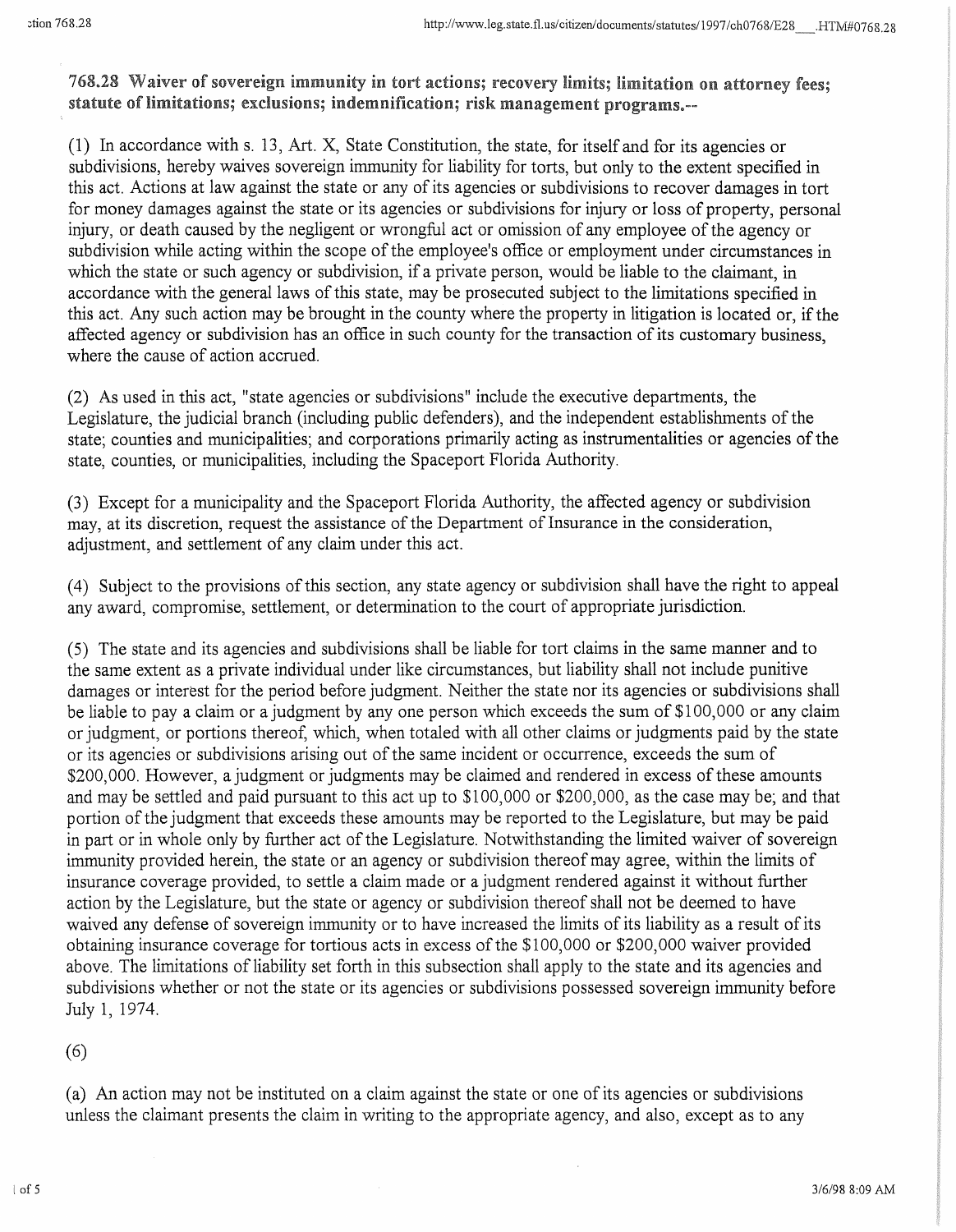claim against a municipality or the Spaceport Florida Authority, presents such claim in writing to the Department of Insurance, within 3 years after such claim accrues and the Department of Insurance or the appropriate agency denies the claim in writing; except that, if such claim is for contribution pursuant to s. 768.31, it must be so presented within 6 months after the judgment against the tortfeasor seeking · contribution has become final by lapse of time for appeal or after appellate review or, if there is no such judgment, within 6 months after the tortfeasor seeking contribution has either discharged the common liability by payment or agreed, while the action is pending against her or him, to discharge the common liability.

(b) For purposes of this section, the requirements of notice to the agency and denial of the claim pursuant to paragraph (a) are conditions precedent to maintaining an action but shall not be deemed to be elements of the cause of action and shall not affect the date on which the cause of action accrues.

(c) The claimant shall also provide to the agency the claimant's date and place of birth and social security number ifthe claimant is an individual, or a federal identification number if the claimant is not an individual. The claimant shall also state the case style, tribunal, the nature and amount of all adjudicated penalties, fines, fees, victim restitution fund, and other judgments in excess of \$200, whether imposed by a civil, criminal, or administrative tribunal, owed by the claimant to the state, its agency, officer or subdivision. If there exists no prior adjudicated unpaid claim in excess of \$200, the claimant shall so state.

(d) For purposes ofthis section, complete, accurate, and timely compliance with the requirements of paragraph (c) shall occur prior to settlement payment, close of discovery or commencement of trial, whichever is sooner; provided the ability to plead setoff is not precluded by the delay. This setoff shall apply only against that part of the settlement or judgment payable to the claimant, minus claimant's reasonable attorney's fees and costs. Incomplete or inaccurate disclosure of unpaid adjudicated claims due the state, its agency, officer, or subdivision, may be excused by the court upon a showing by the preponderance of the evidence of the claimant's lack of knowledge of an adjudicated claim and reasonable inquiry by, or on behalf of, the claimant to obtain the information from public records. Unless the appropriate agency had actual notice of the information required to be disclosed by paragraph (c) in time to assert a setoff, an unexcused failure to disclose shall, upon hearing and order of court, cause the claimant to be liable for double the original undisclosed judgment and, upon further motion, the court shall enter judgment for the agency in that amount. The failure of the Department of Insurance or the appropriate agency to make final disposition of a claim within 6 months after it is filed shall be deemed a final denial of the claim for purposes of this section. For purposes of this subsection, in medical malpractice actions, the failure of the Department of Insurance or the appropriate agency to make final disposition of a claim within 90 days after it is filed shall be deemed a final denial of the claim. The provisions of this subsection do not apply to such claims as may be asserted by counterclaim pursuant to s. 768.14.

 $(7)$  In actions brought pursuant to this section, process shall be served upon the head of the agency concerned and also, except as to a defendant municipality or the Spaceport Florida Authority, upon the Department of Insurance; and the department or the agency concerned shall have 30 days within which to plead thereto.

(8) No attorney may charge, demand, receive, or collect, for services rendered, fees in excess of 25 percent of any judgment or settlement.

(9)

(a) No officer, employee, or agent of the state or of any of its subdivisions shall be held personally liable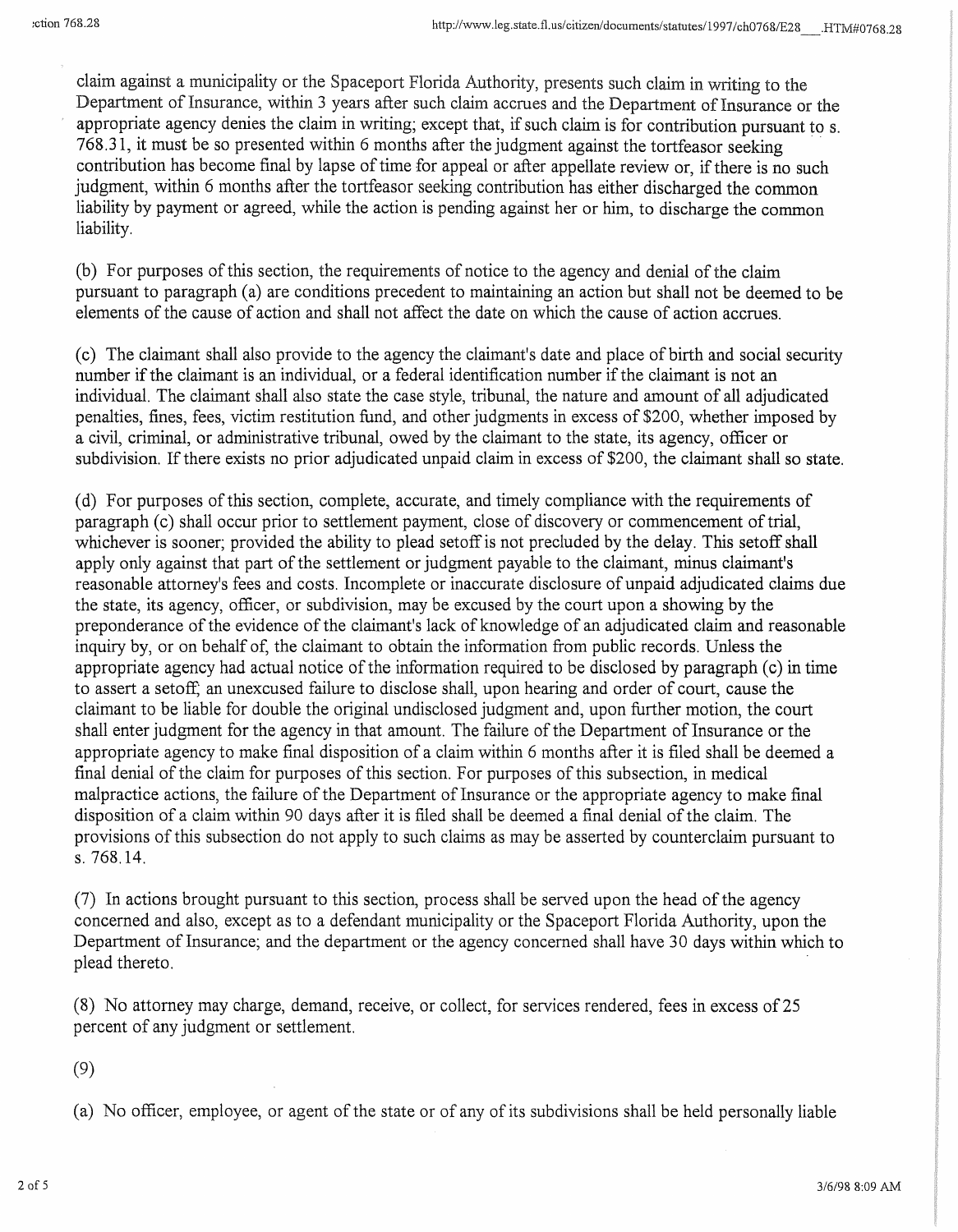in tort or named as a party defendant in any action for any injury or damage suffered as a result of any act, event, or omission of action in the scope of her or his employment or function, unless such officer, employee, or agent acted in bad faith or with malicious purpose or in a manner exhibiting wanton and willful disregard of human rights, safety, or property. However, such officer, employee, or agent shall be considered an adverse witness in a tort action for any injury or damage suffered as a result of any act, event, or omission of action in the scope of her or his employment or function. The exclusive remedy for injury or damage suffered as a result of an act, event, or omission of an officer, employee, or agent of the state or any of its subdivisions or constitutional officers shall be by action against the governmental entity, or the head of such entity in her or his official capacity, or the constitutional officer of which the officer, employee, or agent is an employee, unless such act or omission was committed in bad faith or with malicious purpose or in a manner exhibiting wanton and willful disregard of human rights, safety, or property. The state or its subdivisions shall not be liable in tort for the acts or omissions of an officer, employee, or agent committed while acting outside the course and scope of her or his employment or committed in bad faith or with malicious purpose or in a manner exhibiting wanton and willful disregard of human rights, safety, or property.

(b) As used in this subsection, the term:

1. "Employee" includes any volunteer firefighter.

2. "Officer, employee, or agent" includes, but is not limited to, any health care provider when providing services pursuant to s. 766.1115, any member of the Florida Health Services Corps, as defined in s. 381.0302, who provides uncompensated care to medically indigent persons referred by the <sup>1</sup>Department ofHealth and Rehabilitative Services, and any public defender or her or his employee or agent, including, among others, an assistant public defender and an investigator.

(c) For purposes ofthe waiver of sovereign immunity only, a member of the Florida National Guard is not acting within the scope of state employment when performing duty under the provisions of Title 10 or Title 32 of the United States Code or other applicable federal law; and neither the state nor any individual may be named in' any action under this chapter arising from the performance of such federal duty.

(10)

(a) Health care providers or vendors, or any of their employees or agents, that have contractually agreed to act as agents of the Department of Corrections to provide health care services to inmates of the state correctional system shall be considered agents of the State of Florida, Department of Corrections, for the purposes of this section, while acting within the scope of and pursuant to guidelines established in said contract or by rule. The contracts shall provide for the indemnification of the state by the agent for any liabilities incurred up to the limits set out in this chapter.

(b) This subsection shall not be construed as designating persons providing contracted health care services to inmates as employees or agents of the state for the purposes of chapter 440.

(c) For purposes of this section, regional poison control centers created in accordance withs. 395.1027 and coordinated and supervised under the 2Children's Medical Services Program Office of the <sup>1</sup>Department of Health and Rehabilitative Services, or any of their employees or agents, shall be considered agents of the State of Florida, <sup>1</sup>Department of Health and Rehabilitative Services. Any contracts with poison control centers must provide, to the extent permitted by law, for the indemnification of the state by the agency for any liabilities incurred up to the limits set out in this chapter.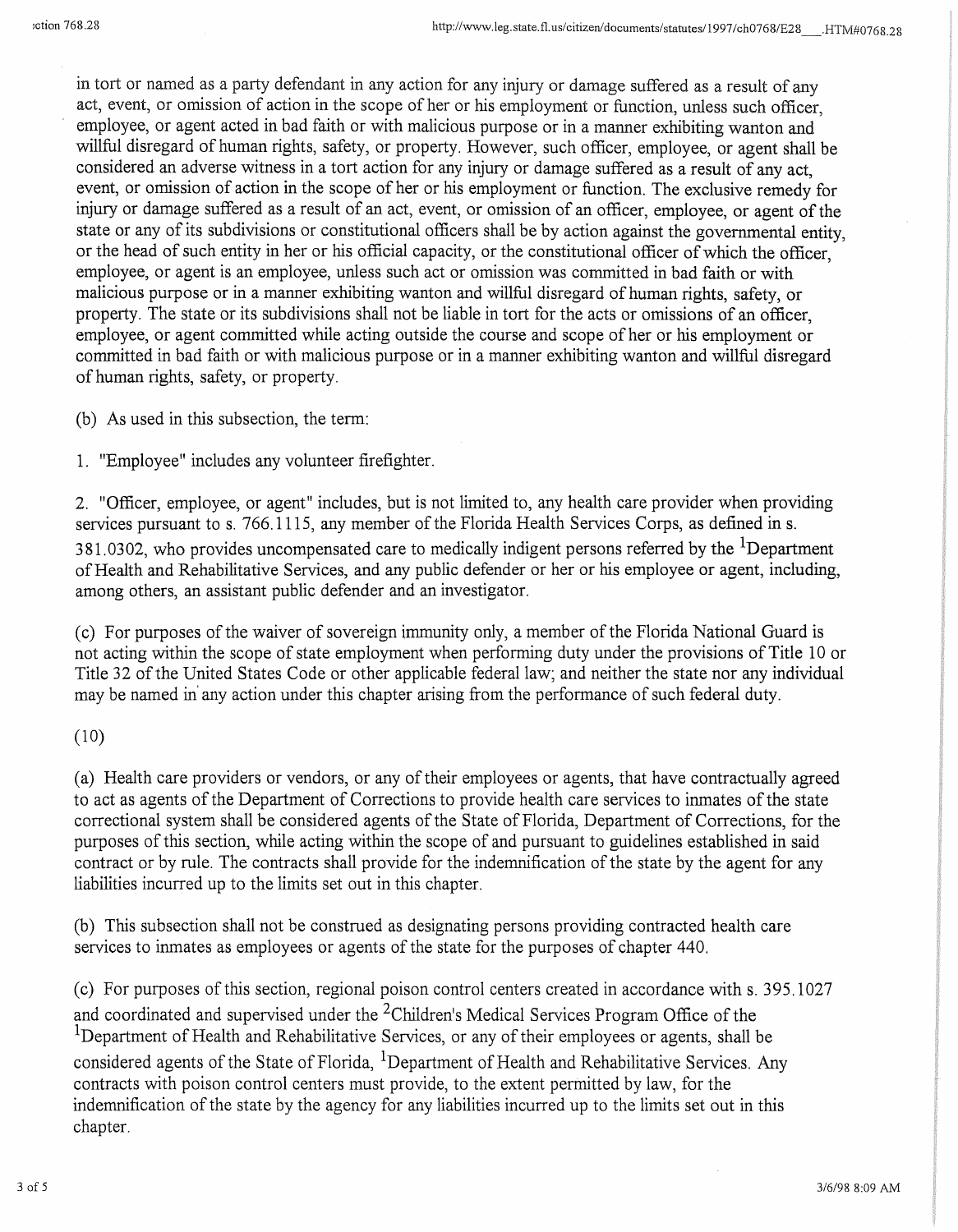(11)

(a) Providers or vendors, or any of their employees or agents, that have contractually agreed to act on behalf of the state as agents of the Department of Juvenile Justice to provide services to children in need of services, families in need of services, or juvenile offenders are, solely with respect to such services, agents of the state for purposes of this section while acting within the scope of and pursuant to guidelines established in the contract or by rule. A contract must provide for the indemnification of the state by the agent for any liabilities incurred up to the limits set out in this chapter.

(b) This subsection does not designate a person who provides contracted services to juvenile offenders as an employee or agent of the state for purposes of chapter 440.

(12) Laws allowing the state or its agencies or subdivisions to buy insurance are still in force and effect and are not restricted in any way by the terms of this act.

(13) Every claim against the state or one ofits agencies or subdivisions for damages for a negligent or wrongful act or omission pursuant to this section shall be forever barred unless the civil action is commenced by filing a complaint in the court of appropriate jurisdiction within 4 years after such claim accrues; except that an action for contribution must be commenced within the limitations provided ins. 768.31(4), and an action for damages arising from medical malpractice must be commenced within the limitations for such an action in  $s$ . 95.11(4).

(14) No action may be brought against the state or any of its agencies or subdivisions by anyone who unlawfully participates in a riot, unlawful assembly, public demonstration, mob violence, or civil disobedience if the claim arises out of such riot, unlawful assembly, public demonstration, mob violence, or civil disobedience. Nothing in this act shall abridge traditional immunities pertaining to statements made in court.

(15)

(a) The state and its agencies and subdivisions are authorized to be self-insured, to enter into risk management programs, or to purchase liability insurance for whatever coverage they may choose, or to have any combination thereof, in anticipation of any claim, judgment, and claims bill which they may be liable to pay pursuant to this section. Agencies or subdivisions, and sheriffs, that are subject to homogeneous risks may purchase insurance jointly or may join together as self-insurers to provide other means of protection against tort claims, any charter provisions or laws to the contrary notwithstanding.

(b) Claims files maintained by any risk management program administered by the state, its agencies, and its subdivisions are confidential and exempt from the provisions of s.  $119.07(1)$  and s.  $24(a)$ , Art. I of the State Constitution until termination of all litigation and settlement of all claims arising out of the same incident, although portions of the claims files may remain exempt, as otherwise provided by law. Claims files records may be released to other governmental agencies upon written request and demonstration of need; such records held by the receiving agency remain confidential and exempt as provided for in this paragraph.

(c) Portions of meetings and proceedings conducted pursuant to any risk management program administered by the state, its agencies, or its subdivisions, which relate solely to the evaluation of claims filed with the risk management program or which relate solely to offers of compromise of claims filed with the risk management program are exempt from the provisions of s. 286.011 and s. 24(b), Art. I of